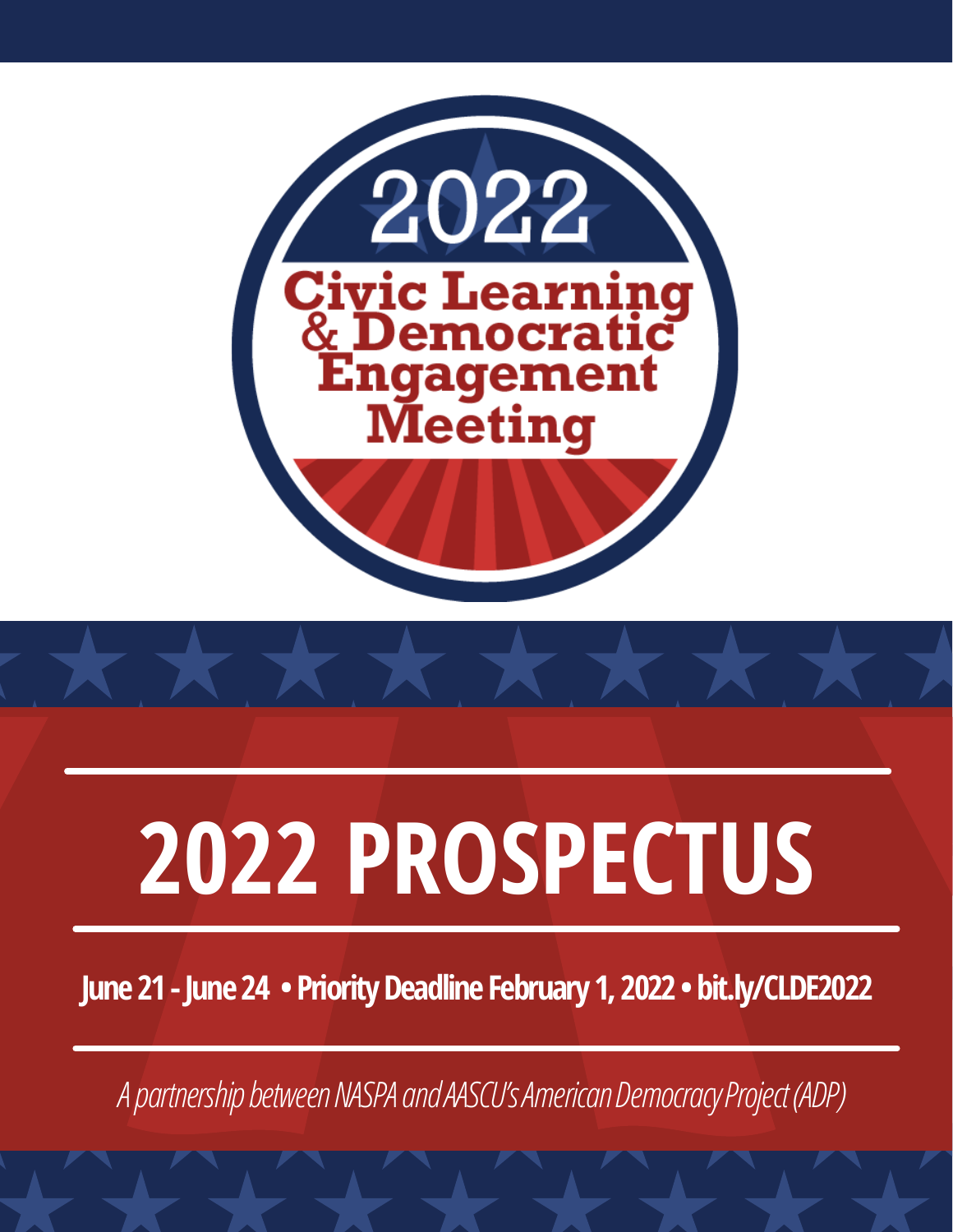## **A NOTE FROM OUR LEADERSHIP**

America is a diverse but unequal democracy, and higher education's role to reframe civic learning and action is integral to delivering America's promise to everyone. Higher education invests significant social, economic, and intellectual capital into American life by promoting economic mobility and individual gain. Because the undergraduate experience produces active citizens and responsible community members (Gillis and Perrin 2019), the work in higher education changes America's future so we can become a more inclusive and equitable democracy. But we need your help.

AASCU and NASPA are committed to supporting higher education professionals, partners, and students in this work. Our organizations foster the type of high-impact practices that have a demonstrated link to civic engagement after college (Flanagan and Levine 2010). We are proud to partner on the 2022 Civic Learning and Democratic Engagement Meeting (CLDE22), a forum designed to facilitate the exchange of best practices around college-level democratic engagement work. The theme for CLDE22 is Equity and Democracy.

Through CLDE and other initiatives, we are leading efforts to re-center civic learning in the landscape of American education and to invest in preparing students for successful careers and responsible citizenship. We invite you to support this work and connect with dedicated CLDE professionals by sponsoring CLDE22. The attached prospectus outlines a variety of opportunities to present, exhibit, convene focus groups, and so much more. Please fill out the application and return it to Kristie Jacobsen Jerde Kjerde@naspa.org or Susannah Rodrigue at AASCU at 202.478.4675

We look forward to working with you,



Associate Vice President Academic Innovation and Transformation American Association of

State Colleges and Universities (AASCU)



Senior Director of Research, Policy, and Civic Engagement National Association of Student Personnel Administrators(NASPA) Felice Nudelman and Till Dunlap Juli Dunlap Cathy Copeland



Director The American Democracy Project American Association of State Colleges and Universities(AASCU)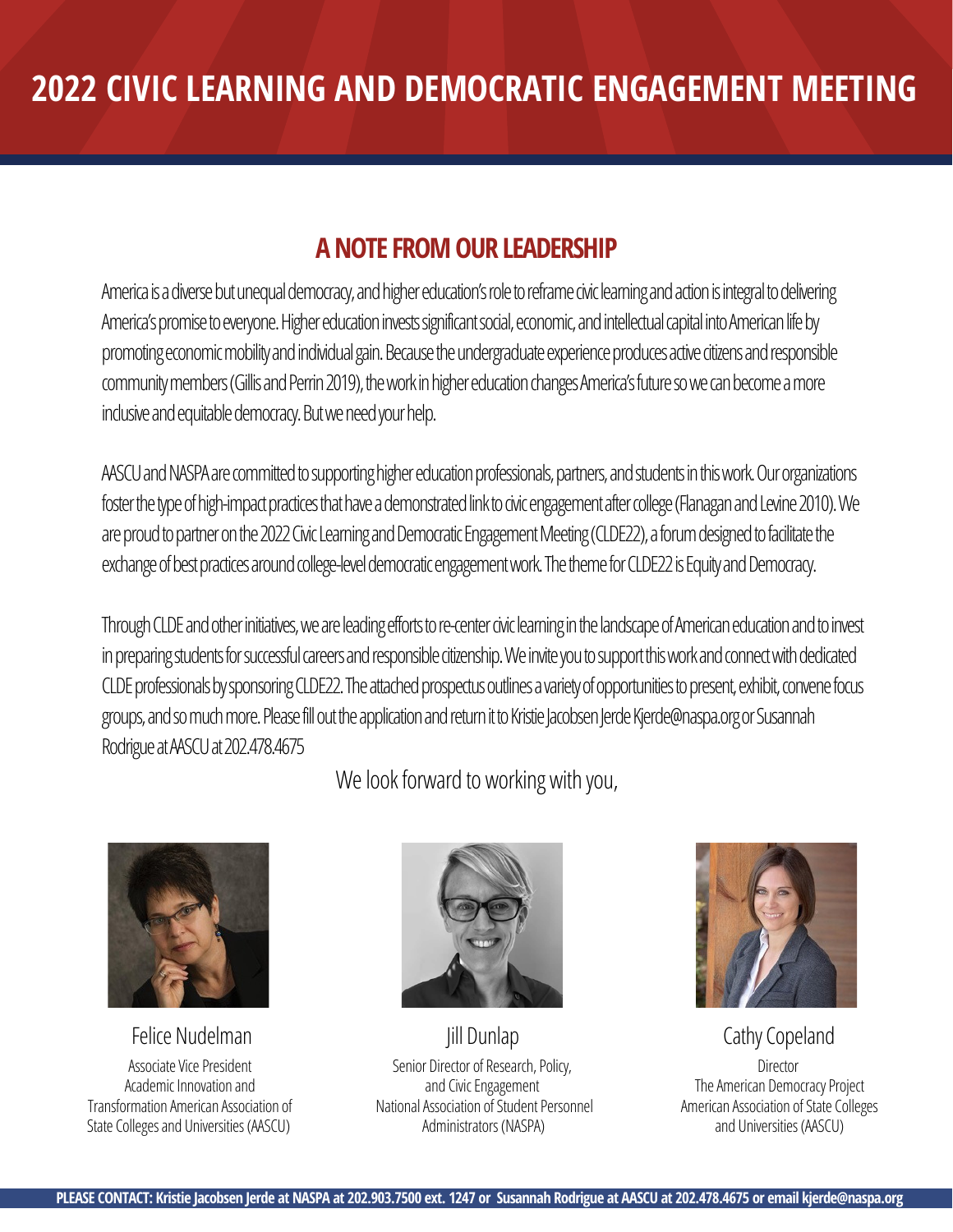

"Democracy transformed from thin paper to thick action is the greatest form of government on earth." — Martin Luther King Jr.

## **ABOUT THE CIVIC LEARNING AND DEMOCRATIC ENGAGEMENT MEETING**

The 2022 Civic Learning and Democratic Engagement conference bring together faculty, student affairs professionals, students, senior campus administrators, and community partners. Together, these stakeholders ensure that students who graduate from colleges and universities, both public and private, are prepared to be the informed, engaged citizens our communities and democracy need.

This year's event will take place from June 21 - 24, 2022 in Minneapolis, Minnesota.

Participants will have opportunities to network and develop their civicminded thinking and practices through engaging plenary sessions, informative general interest sessions, interactive workshops, and roundtable discussions.

Use the hashtag #CLDE22 to connect with other attendees at the conference and see what everyone is talking about!

AASCU institutions advance social mobility for students of all backgrounds, positively impacting them, their families, and their communities for generations to come. Offering more than three million students each year an affordable, high-quality college education particularly those from low-income families, first-generation college students, and/or students of color—AASCU institutions are stewards of their communities, powering economic growth and preparing graduates to be informed and engaged citizens who live by the values of a democratic society.

The 2022 Civic Learning and Democratic Engagement Meeting (CLDE22) is a conference intended to facilitate knowledge-sharing and develop a sense of community among civic learning and democratic engagement professionals.

## **This meeting is designed around the CLDE Theory of Change, which poses four important questions:**

**Purpose:** What are the key features of the thriving democracy we aspire to enact and support through our work?

**Learning Outcomes:** What knowledge, skills, and dispositions do people need in order to help create and contribute to a thriving democracy? **Pedagogy:** How can we best foster the acquisition and development of the knowledge, skills, and dispositions necessary for a thriving democracy? **Strategy:** How can we build the institutional culture, infrastructure, and relationships needed to support learning that enables a thriving democracy?

## **ABOUT AASCU ABOUTNASPA**

NASPA is the professional home for the field of student affairs. Together, we are dedicated to fulfilling the promise of higher education through our guiding principles of Integrity, Innovation, Inclusion, and Inquiry. We place students at the center of our work, serving the field through exceptional professional development, research to take on our biggest challenges, advocacy for inclusive and equitable practices and communities, and nurturing networks and pipelines to mentor, rejuvenate, and support.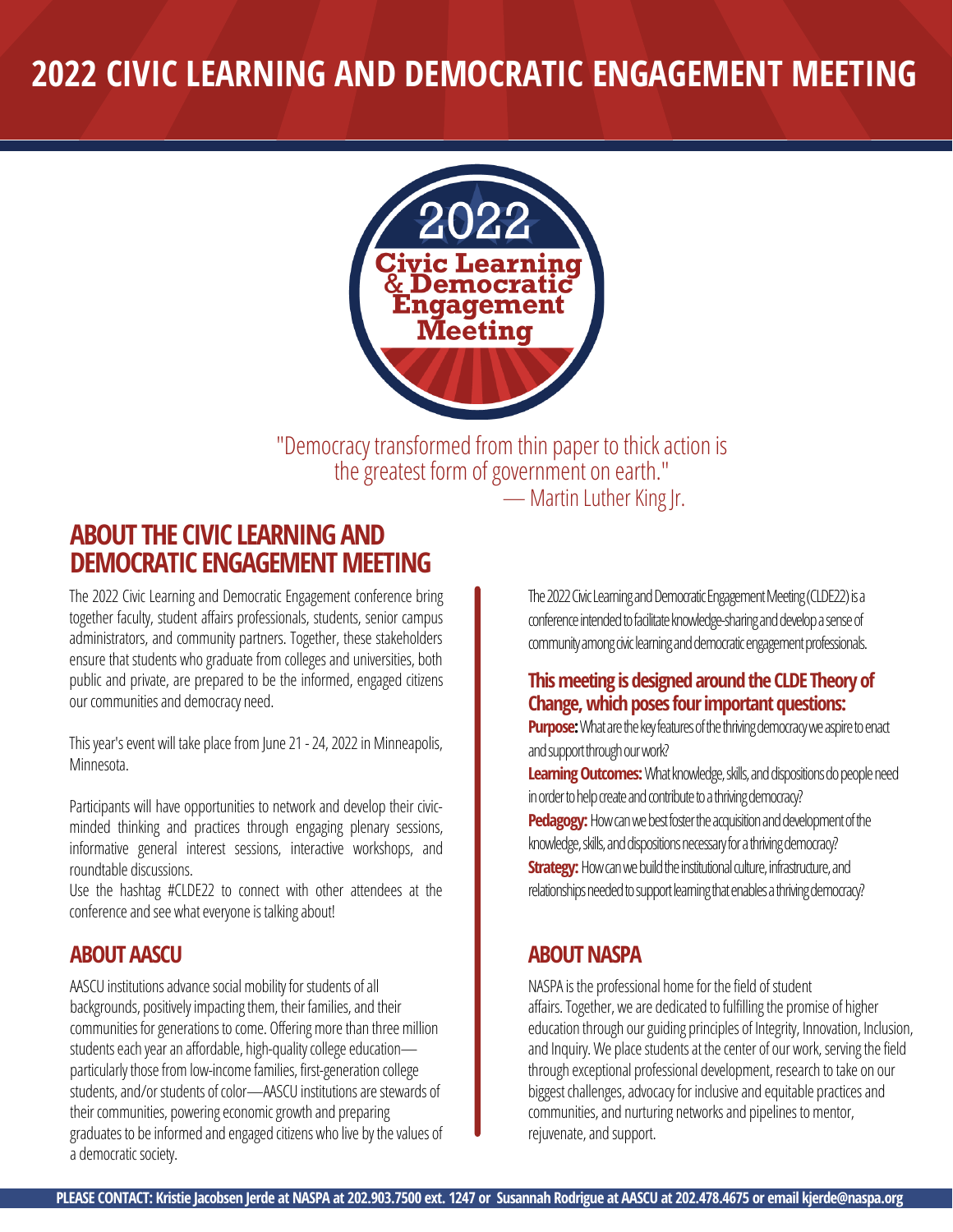AASCU is a network a of more than 355 colleges and universities



NASPA is a network 13,000 members and 2,100 colleges and



## **WHY BECOME A 2022 CLDE SPONSOR?**

- Share information about your organization with over 700 civic learning and democratic engagement professionals
- Demonstrate your organization's support for advancing civic engagement and strengthening American democracy
- Position your organization as a thought leader in the field  $\bullet$
- Build or develop your relationships with the American Democracy Project (ADP) and NASPA
- Engage with attendees as they reflect on lessons learned and identify opportunities and imperatives to help define the path forward
- Present on ideas and dialogue with attendees about issues that affect education and their  $\bullet$ partners in the civic learning and democratic engagement space
- Increase brand awarenessand recognition  $\bullet$

## **WHO ATTENDS THE CIVIC LEARNING AND DEMOCRATIC ENGAGEMENT MEETING?**

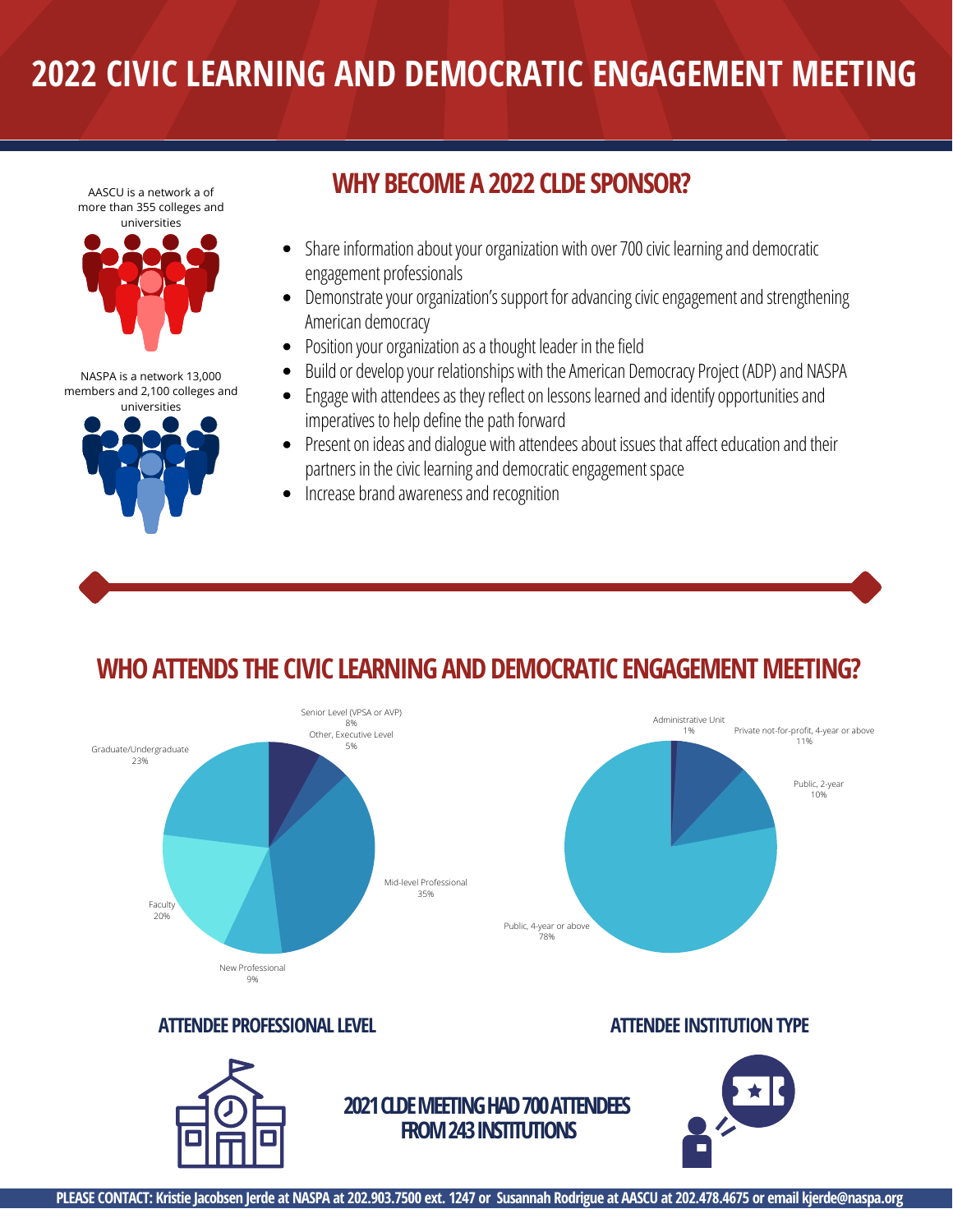| <b>SPONSOR BENEFITS</b>                                                                                                                                                         | <b>GOLD</b> | <b>SILVER</b>  | <b>BRONZE</b>                          |
|---------------------------------------------------------------------------------------------------------------------------------------------------------------------------------|-------------|----------------|----------------------------------------|
| <b>Sponsor Level</b>                                                                                                                                                            | \$7500 plus | \$3000 plus    | for profit \$1750<br>non-profit \$1250 |
| <b>Complimentary registration(s)</b>                                                                                                                                            | 3           | $\overline{2}$ | 1                                      |
| An exhibit space with one 6-foot draped and skirted table,<br>two chairs, and basic WiFi and description app.                                                                   |             |                |                                        |
| Signage and verbal recognition at conference                                                                                                                                    |             |                |                                        |
| Website recognition: logo and hyperlink on the event website                                                                                                                    |             |                |                                        |
| Mobile app banner ad and enhanced exhibit description and<br>analytics                                                                                                          |             |                |                                        |
| <b>Choose from these limited opportunities:</b><br><b>Concurrent session (50 minutes)</b><br><b>Off-site local event</b><br>$\bullet$ .<br><b>Hosted reception</b><br>$\bullet$ |             |                |                                        |
| Choose from these limited opportunities:<br><b>Plenary session</b><br>Refreshment break<br>Logo badge holders or<br><b>Hosted lunch</b><br>$\bullet$                            |             |                |                                        |

*Sponsors who support at \$10,000 or more will receive additional benefits in a package tailored to their partnership goals. Reach out to Susannah Rodrigues (RodrigueS@aascu.org), Fred Comparato (FComparato@naspa.org), or Kristie Jerde (kjerde@naspa.org) for more information.*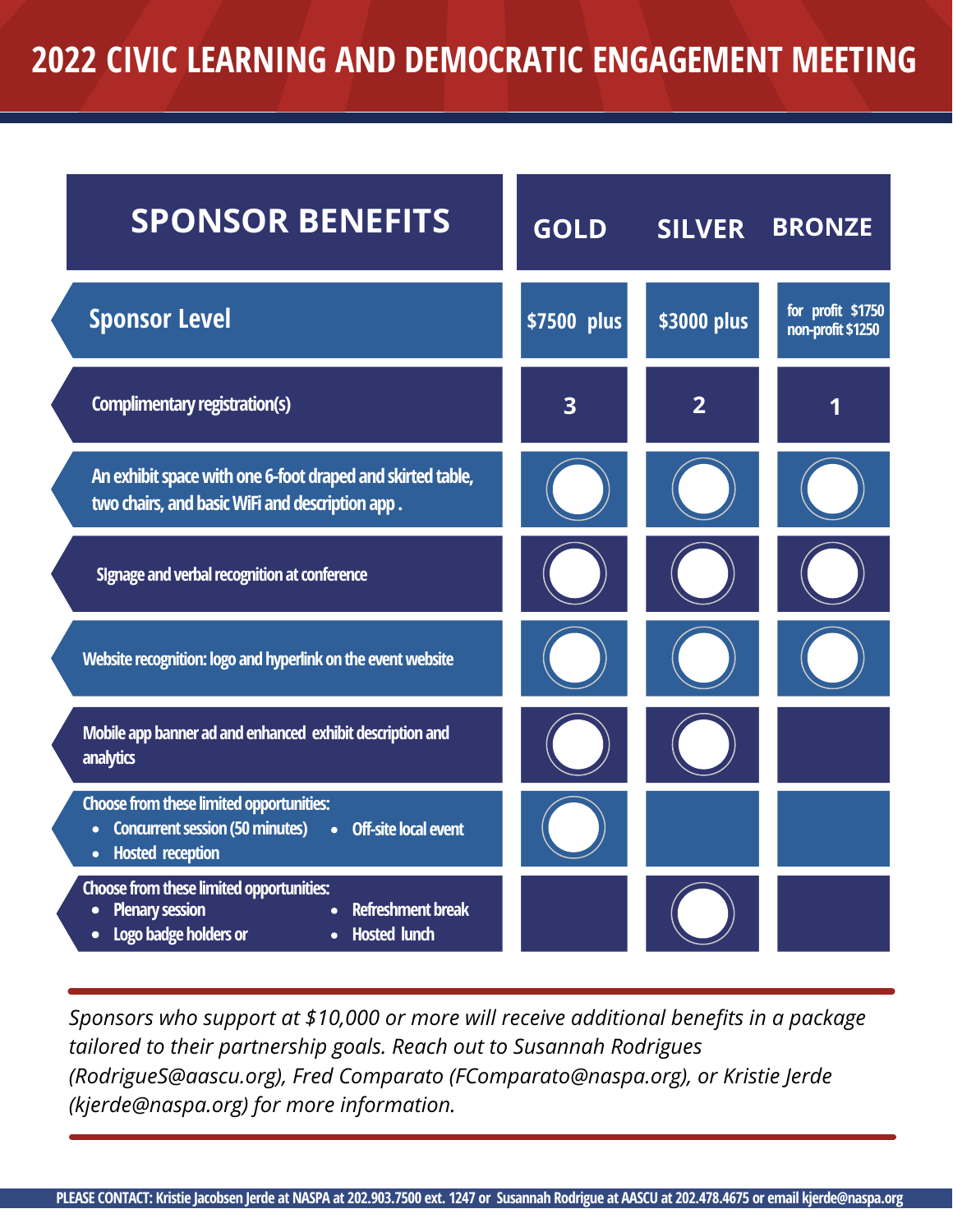# Sponsor Opportunities

**BRONZE** 

**for profit \$1750**

## **Gold**

#### **Concurrent Session(50minutes)**

■ Opportunity to present a conference concurrent session

#### **Hosted reception (two opportunities are available)**

- Opportunity to be the named sponsor of a reception
- $\blacksquare$  The sponsor may provide brief remarks or a 1-minute video during the event
- Special signage and verbal recognition by event staff prior to the reception
- Option to provide logoed materials such as napkins or cups at the reception
- The sponsor selects the menu and is financially responsible for food and beverage cost

#### **Off-site local event(twoopportunities are available)**

- Opportunity to participate in an equity-based off-site event highlighting local activism in the Twin Cities
- Special signage and verbal recognition during the event
- $\blacksquare$  The sponsor provides transportation and possible lunch

## **Silver**

#### **Plenary Session (three opportunities available)**

- Opportunity to be the presenting sponsor of a plenary session
- Special signage and verbal recognition by event staff during the session
- Opportunity to provide brief remarks-pre-recorded or read by CLDE staff

#### **BadgeHolders(oneopportunity available)**

■ Company logo on badge holders or lanyards

#### **Refreshment Break (two opportunities available)**

- Opportunity to be the named sponsor of one of the conference refreshment breaks
- Special signage recognizing break sponsorship
- Sponsor selects menu and is financially responsible for food and beverage cost

#### **Hosted Lunch (limited opportunities available)**

- Opportunity to host a lunch meeting for a group of your choosing
- Option to provide a self-moderated small program or focus group with invited attendees
- The sponsor selects the menu and is financially responsible for food and beverage cost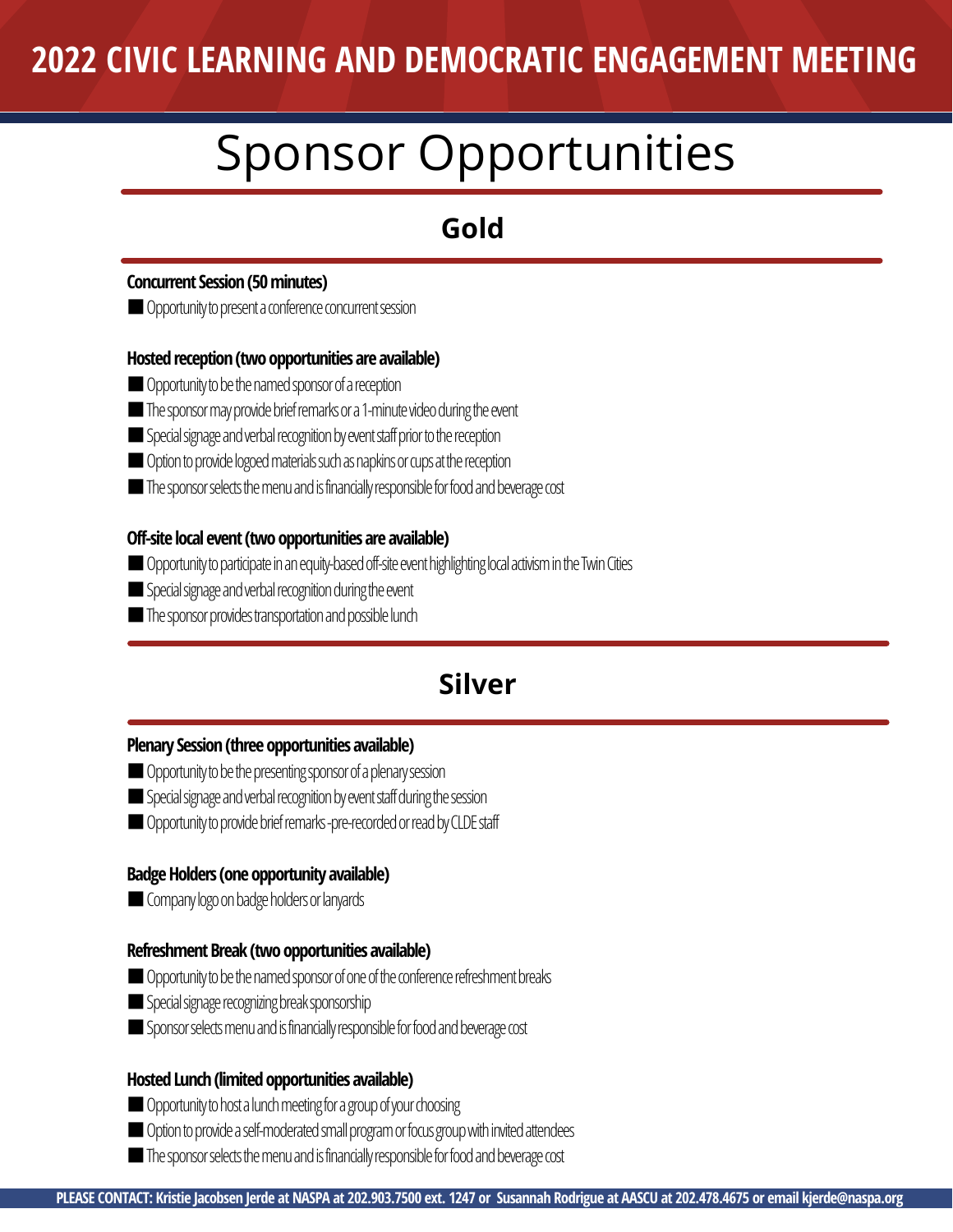## **Sponsor Application 2022 CIVIC LEARNING AND DEMOCRATIC ENGAGEMENT MEETING**

#### **Name of Organization** (as you would like it to appear in conference materials):

| Mailing Address:             |        |                 |  |  |  |
|------------------------------|--------|-----------------|--|--|--|
| City:                        | State: | Zip Code:       |  |  |  |
| Organization Phone:          |        |                 |  |  |  |
| Website:                     |        | Phone:          |  |  |  |
| Onsite Contact 1 Name/Title: |        | E-Mail Address: |  |  |  |
| Onsite Contact 2 Name/Title: |        | E-Mail Address: |  |  |  |
| Onsite Contact 3 Name/Title: |        | E-Mail Address: |  |  |  |
| Onsite Contact 4 Name/Title: |        | E-Mail Address: |  |  |  |

*\*Ifyoudonotknowyouron-sitecontactswhenyoucompletethisform,youmayprovidethematalaterdate.*

Once you have submitted your application and organization logo (Image files should be 500px by 500px), we will send a follow-up email requesting more information for your exhibit space and sponsor opportunity.

| Sponsorship \$ | Additional Registrations (\$395) x | $=$ \$ | T otal \$ |
|----------------|------------------------------------|--------|-----------|
|----------------|------------------------------------|--------|-----------|

#### Payment type: (Invoice will be sent for payment)

**Check** (made payable to NASPA) Please send to: NASPA CLID# 500016 P.O. Box5007 Merrifield, VA 22116-5007

**Credit Card** (Once we have confirmed your sponsorship, we will send you a link to play your sponsorship online)

## "What we do is more important than what we say or what we say we believe."

## -bell hooks